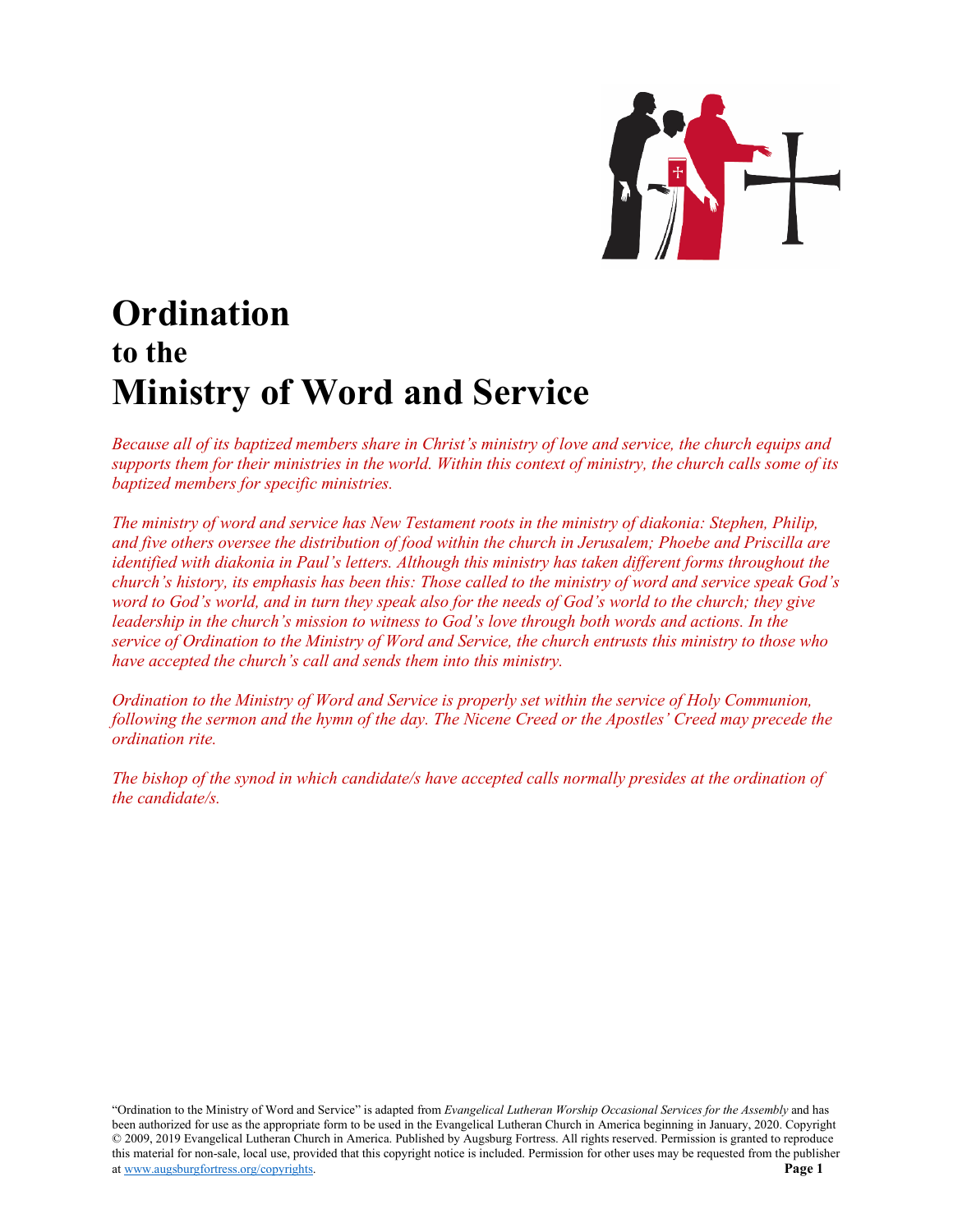# **Presentation**

*The assembly stands. Candidate/s for ordination gather with presenter/s and participating ministers before the assembly. Each candidate is presented to the presiding minister and to the assembly.* I present for ordination to the ministry of word and service *full name*, who has been prepared, examined, and approved for this ministry and who has been called by the church to this ministry through *name of calling body*. **Thanks be to God.**

*The presenter/s move aside, and the assembly is seated.*

# **Address and Questions**

*The presiding minister addresses the candidate/s.* All baptized Christians are called to share in Christ's ministry of love and service in the world, to the glory of God and for the sake of the human family and the whole creation. You have been called as *minister/s* of word and service to give leadership in the church's mission to proclaim the gospel through word and deed. You are now to be entrusted with the ministry of word and service in the one holy catholic church by the laying on of hands and by prayer.

*A reading from Luke:* Jesus said, "The Spirit of the Lord is upon me, because he has anointed me to bring good news to the poor. He has sent me to proclaim release to the captives and recovery of sight to the blind, to let the oppressed go free, to proclaim the year of the Lord's favor." *(Luke 4:18-19)*

*A reading from First Corinthians:* There are varieties of gifts, but the same Spirit; and there are varieties of services, but the same Lord; and there are varieties of activities, but it is the same God who activates all of them in everyone. To each is given the manifestation of the Spirit for the common good. *(1 Corinthians 12:4-7)*

*A reading from Second Corinthians:* The love of Christ urges us on, because we are convinced that one has died for all; therefore all have died. And he died for all, so that those who live might live no longer for themselves, but for him who died and was raised for them. From now on, therefore, we regard no one from a human point of view; even though we once knew Christ from a human point of view, we know him no longer in that way. So if anyone is in Christ, there is a new creation: everything old has passed away; see, everything has become new! *(2 Corinthians 5:14-17)*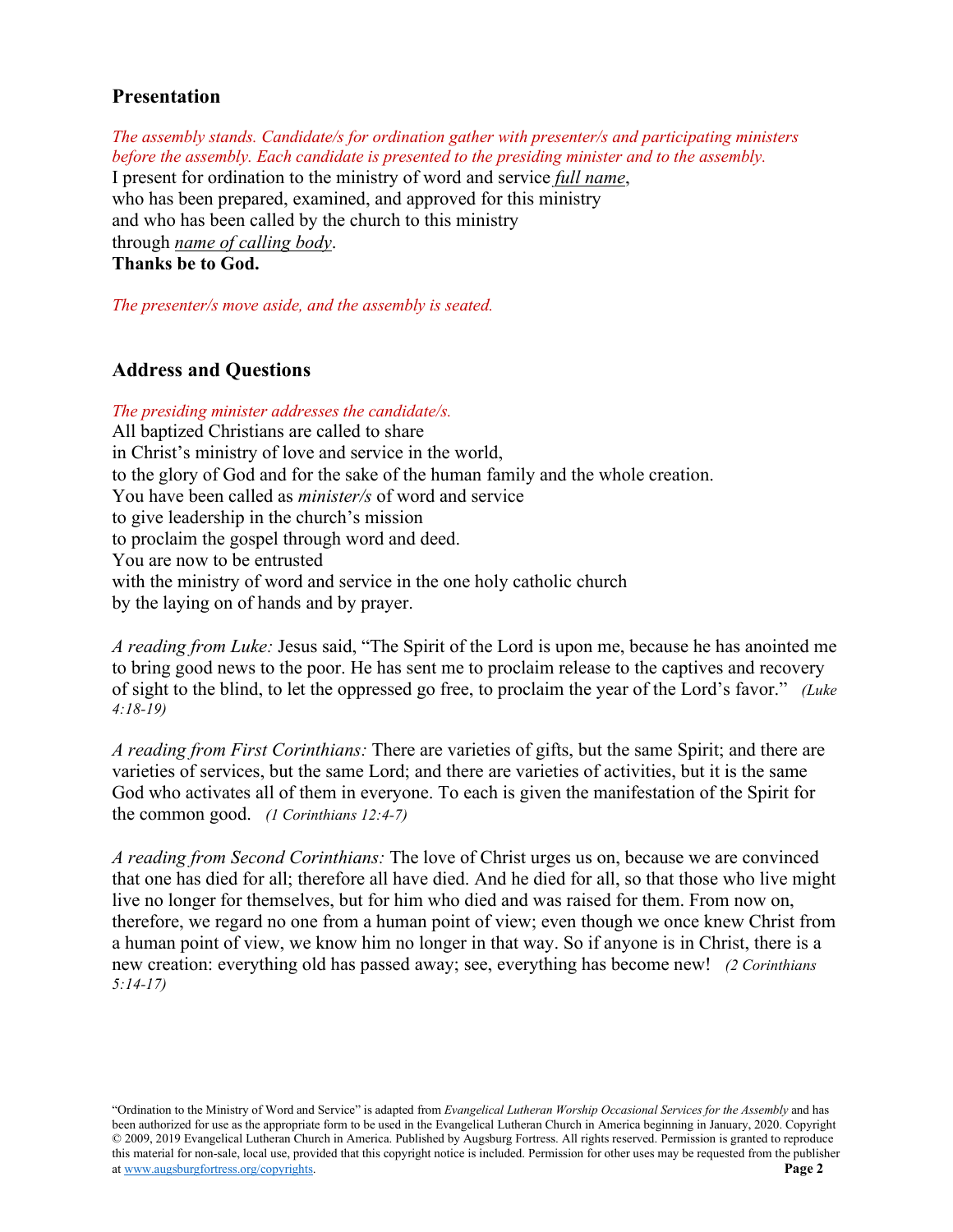### *The presiding minister addresses questions to the candidate/s.*

Before almighty God, to whom you must give account, and in the presence of this assembly, I ask: Will you accept this ministry, believing that the church's call is God's call to the ministry of word and service? *Each candidate responds:* I will, and I ask God to help me.

The church in which you are to be ordained confesses that the holy scriptures are the word of God and are the norm of its faith and life. We accept, teach, and confess the Apostles', the Nicene, and the Athanasian Creeds. We also acknowledge the Lutheran confessions as true witnesses and faithful expositions of the holy scriptures. Will you therefore carry out your ministry in accordance with the holy scriptures and these creeds and confessions? *Each candidate responds:* I will, and I ask God to help me.

Will you be diligent in your study of the holy scriptures and faithful in your use of the means of grace? Will you pray for God's people, encourage and support them as they worship and grow in faith, and lead them by your own example in faithful service and holy living? *Each candidate responds:* I will, and I ask God to help me.

Will you give faithful witness in the world through word and deed, that God's love may be known in all that you do? *Each candidate responds:* I will, and I ask God to help me.

Almighty God, who has given you the will to do these things, graciously give you the strength and compassion to perform them. *The assembly responds:* **Amen.**

# **Prayers of Intercession**

*The assembly stands for the prayers of intercession.*

*The prayers are prepared locally for the occasion. The following prayers may serve as a model.*

*An assisting minister invites the assembly into prayer with these or similar words.* With the whole people of God in Christ Jesus, let us pray for the church, those in need, and all of God's creation.

For the holy catholic church,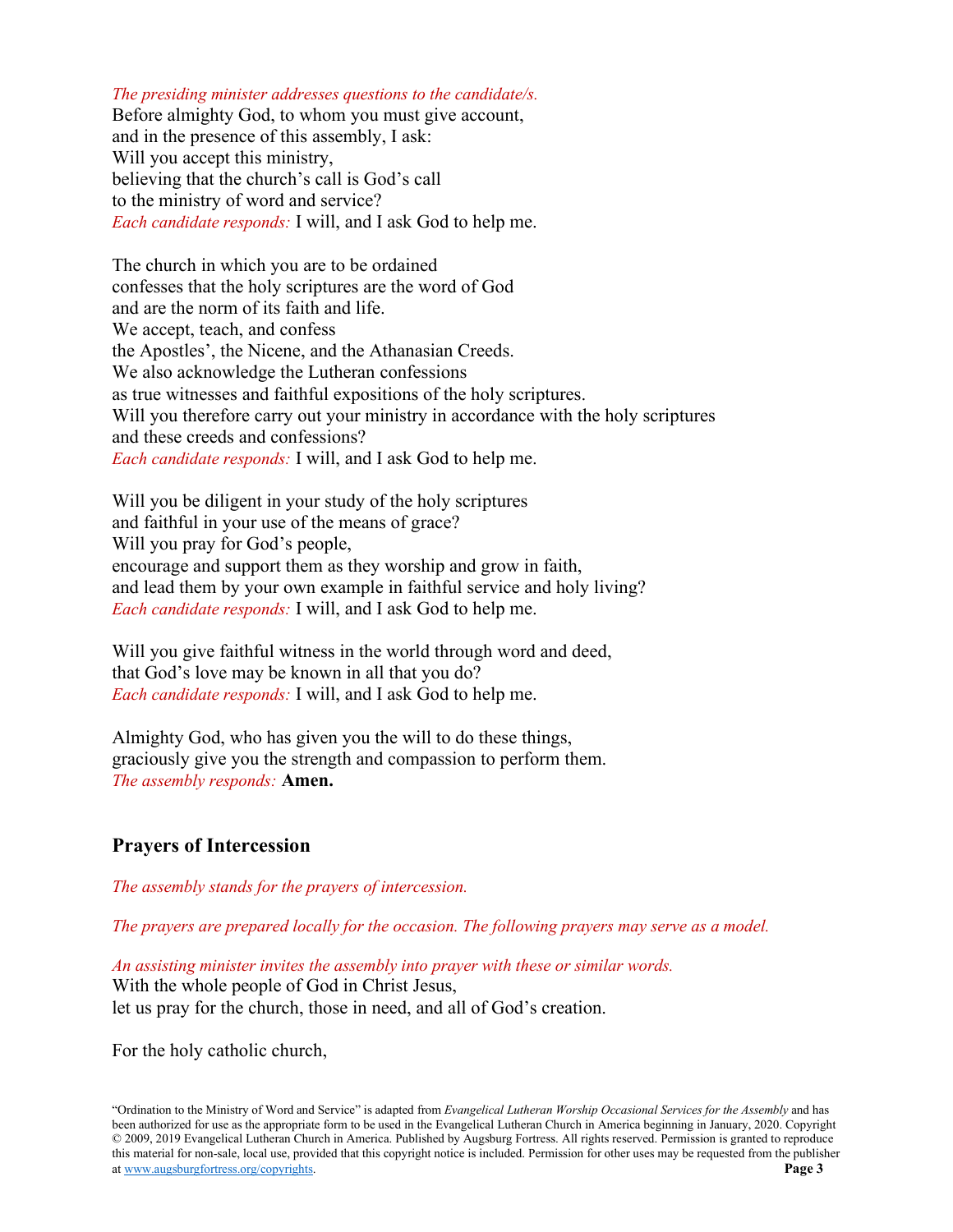that, filled with your love, it may hunger for truth and thirst after righteousness: God of mercy, **hear our prayer.**

For all members of the church, that they may serve you in true and godly lives: God of mercy, **hear our prayer.**

For *name/s*, called to the ministry of word and service in the church, that, sustained by your Holy Spirit, *they* may carry out this ministry with joy and a spirit of bold trust, serve your people and the world in need, and glorify your name: God of mercy,

# **hear our prayer.**

For all ministers of word and service; for all ministers of word and sacrament; for *name/s*, our *bishop/s*; that, together with all those responsible for the care and nurture of your people, they may support one another in serving Christ: God of mercy, **hear our prayer.**

For the peace of the church, that our divisions may be overcome, so that, united in Christ, we may serve the world and bear witness to the good news: God of mercy, **hear our prayer.**

For the mission of the church, that in faithful witness it may proclaim the gospel and in humble love serve all in need: God of mercy, **hear our prayer.**

For the nations of the world and their leaders, that they may work for justice and promote the dignity and freedom of every person: God of mercy, **hear our prayer.**

For the whole creation, that everything you have made may fulfill your purpose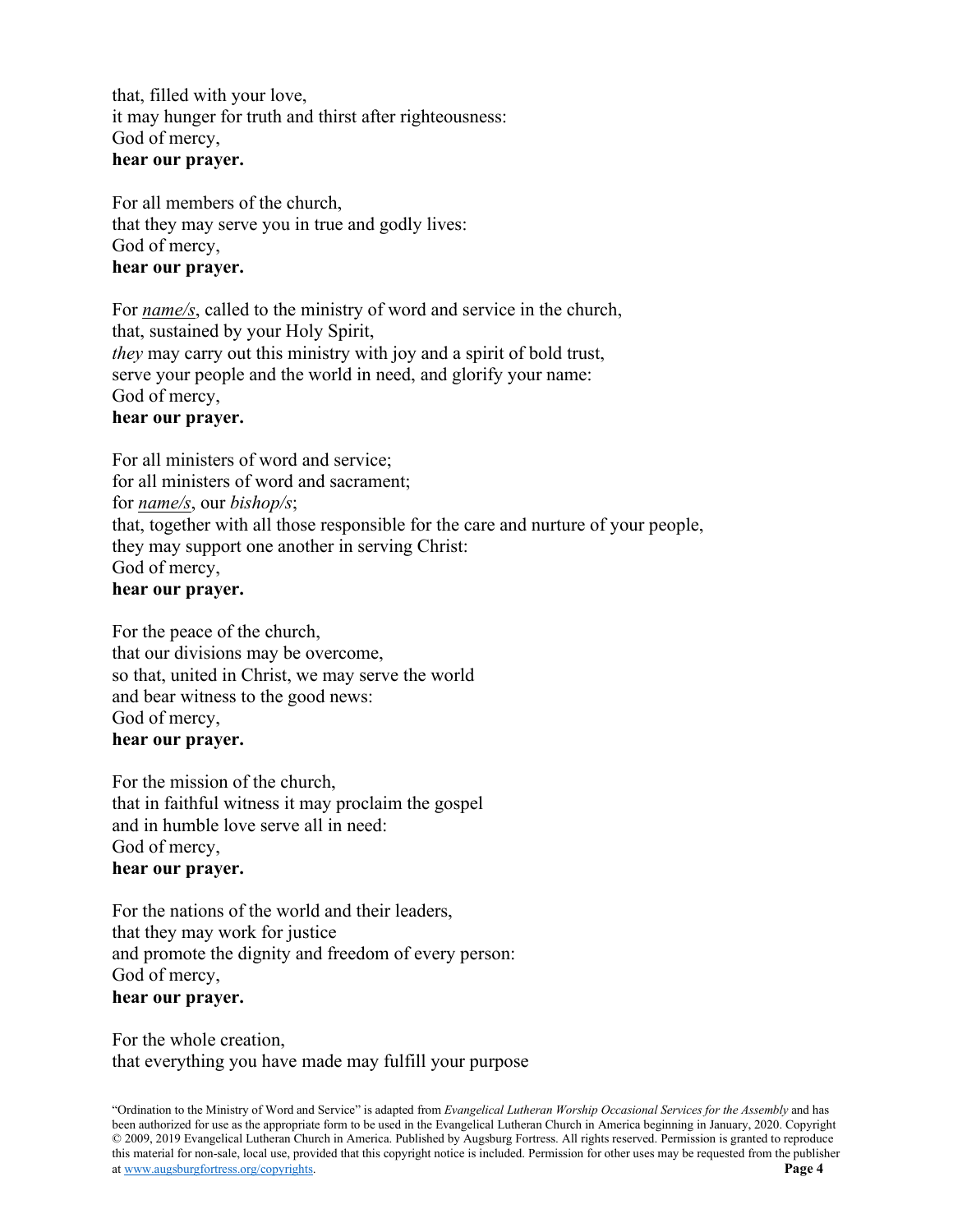and that we may exercise care for your diverse gifts: God of mercy, **hear our prayer.**

For the poor, the persecuted, the sick, the lonely, the forgotten, and all who suffer; for refugees, prisoners, and all who are in danger; that they may be relieved and protected: God of mercy, **hear our prayer.**

*Other intercessions may be included.*

For the glorious company of all the saints, those who have died in faith and those who live in certain hope, we praise you. That their witness may give us courage until the day of Jesus Christ: God of mercy, **hear our prayer.**

*The presiding minister concludes the prayers with these or similar words.* Into your hands, gracious God, we commend all for whom we pray, trusting in your mercy; through Jesus Christ, our Savior. **Amen.**

# **Hymn of Invocation**

*The candidate/s may kneel. "Creator Spirit, heavenly dove," hymn 577 or 578, or another appropriate hymn of invocation is sung.*

# **Thanksgiving**

*The presiding minister leads the assembly in giving thanks.* The Lord be with you. **And also with you.**

Let us give thanks to the Lord our God. **It is right to give our thanks and praise.**

Holy God, holy and mighty, holy and immortal, we thank you for sending your Son, Jesus Christ, your Word made flesh, who proclaimed your gracious reign in words and in deeds of service to the poor and the suffering; who humbled himself, taking on the form of a servant; and who showed us that the one wishing to be great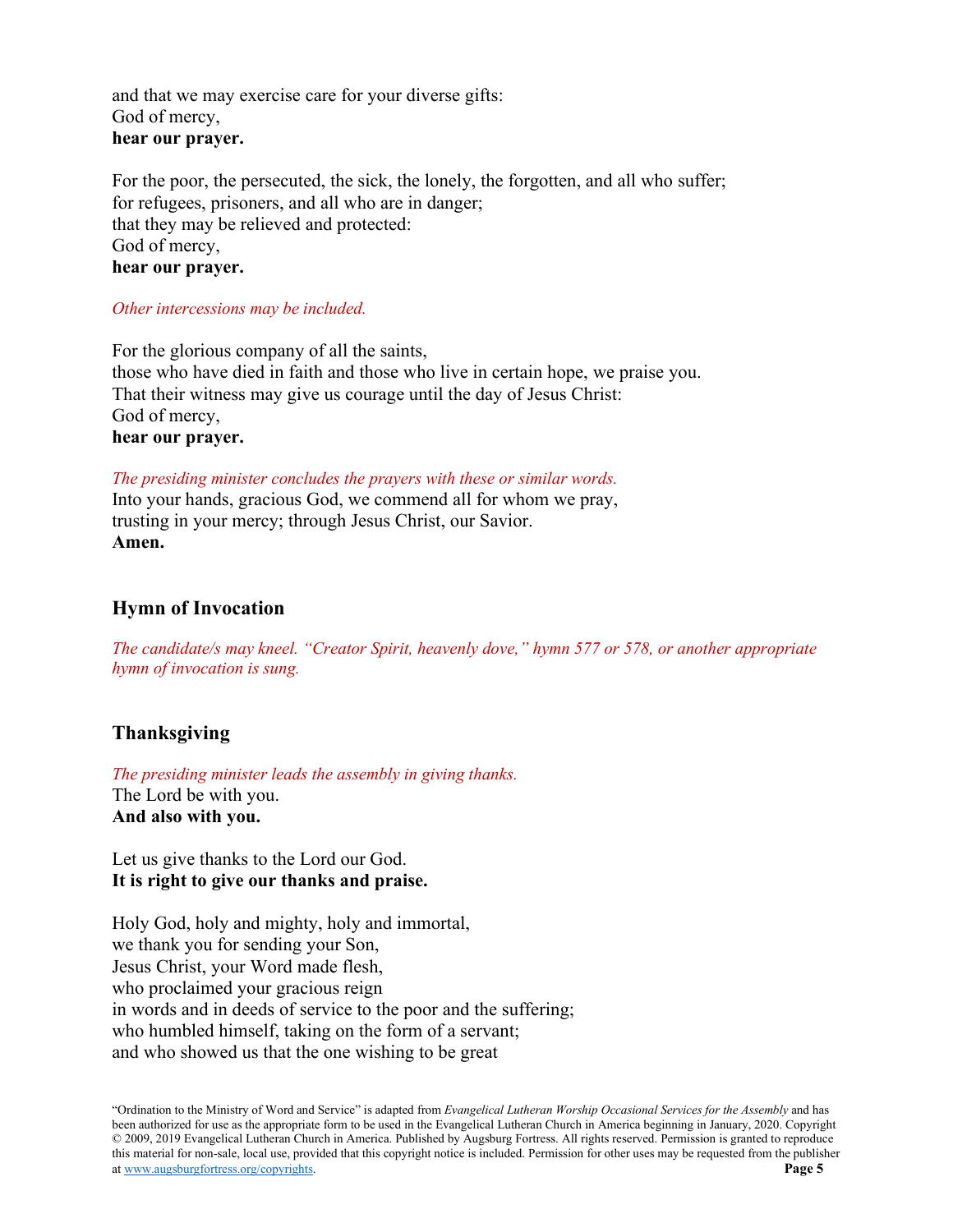must be servant of all. We praise you for the many ministries in your church, and especially this day for calling people to the ministry of word and service: to proclaim your life-giving word in faithful and diverse ways, to equip all the people of God for their work of ministry, and to serve a world in need.

### *The presiding minister lays both hands on the head of each candidate. Other ministers may be invited by the presiding minister to participate.*

*Following a time of silent prayer, the presiding minister continues, praying for each candidate in turn.* Eternal God, through your Son, Jesus Christ, pour out your Holy Spirit upon *name* and fill *name* with the gifts of grace for the ministry of word and service. Send your power and blessing, that *name* may carry out this ministry with faithfulness and perseverance. Let your servant's life and teaching so reflect your grace that many may come to know you and love you through Jesus Christ, our Savior and Lord, who lives and reigns with you and the Holy Spirit, one God, now and forever. **Amen.**

### *The assembly is seated.*

# **Giving of a Stole**

# *The candidate/s may remain kneeling. A deacon's stole is placed over each candidate's shoulder as the presiding minister says:*

Receive this stole as a sign of your work, and live in obedience to the Lord Jesus, serving his people and remembering his promise: "Come to me, all you that are weary and are carrying heavy burdens, and I will give you rest. Take my yoke upon you, and learn from me; for I am gentle and humble in heart, and you will find rest for your souls. For my yoke is easy, and my burden is light." *(Matthew 11:28-30)*

*Other appropriate symbol/s of ministry may be given to each candidate.* 

# **Charge**

### *The candidate/s stand. The following scripture passages are addressed to the candidate/s. Additional appropriate scripture passages may be used.*

*Hear the words of the apostles:* Pursue righteousness, godliness, faith, love, endurance, gentleness. Fight the good fight of the faith; take hold of the eternal life to which you were called. *(1 Timothy 6:11-12)*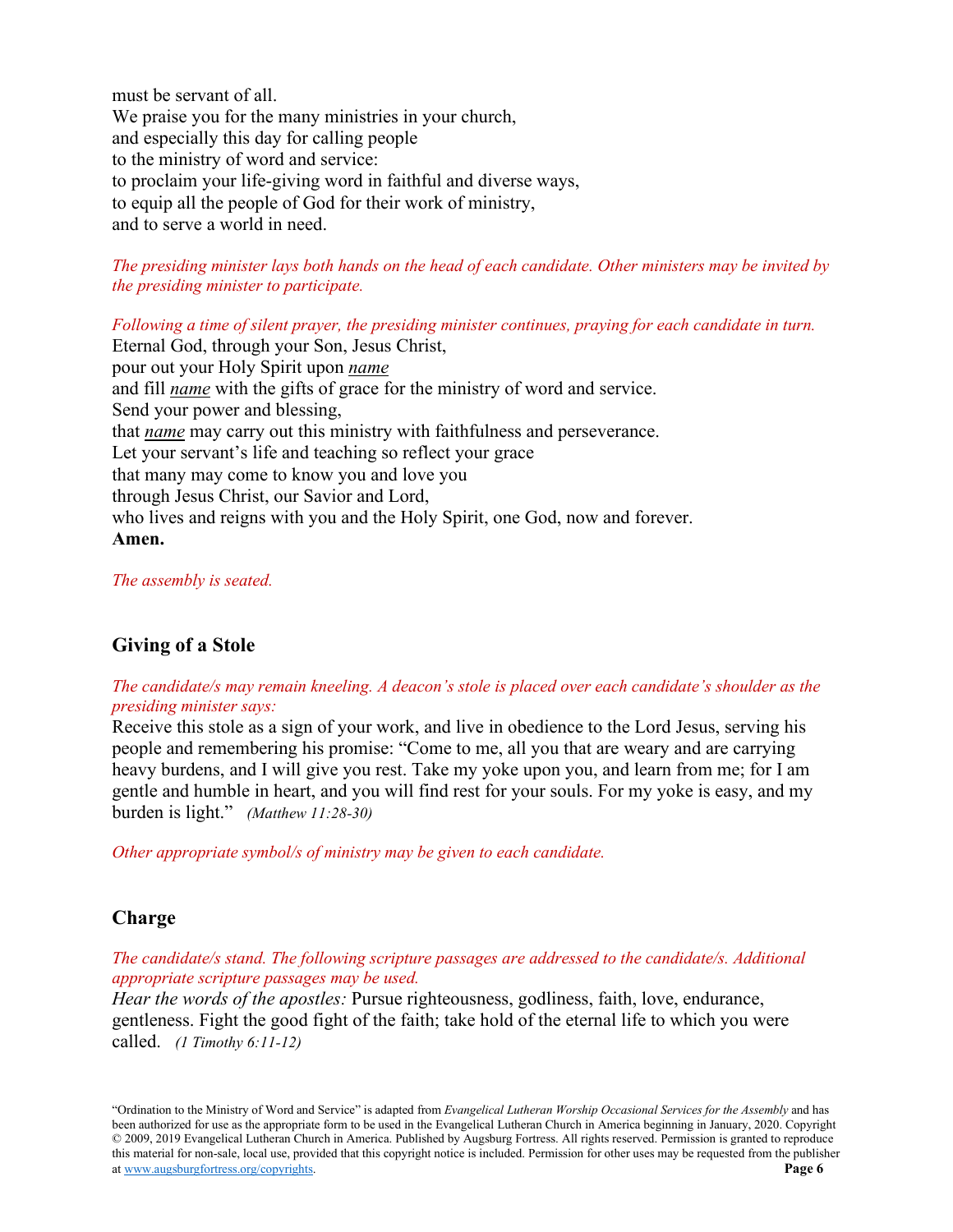*And again:* Think of us in this way, as servants of Christ and stewards of God's mysteries. Moreover, it is required of stewards that they be found trustworthy. *(1 Corinthians 4:1-2)*

*And again:* Rekindle the gift of God that is within you through the laying on of hands. Hold to the standard of sound teaching that you have heard, in the faith and love that are in Christ Jesus. Guard the good treasure entrusted to you, with the help of the Holy Spirit living in us. Be strong in the grace that is in Christ Jesus. *(2 Timothy 1:6, 13-14; 2:1)*

*The presiding minister addresses the candidate/s.*

*Name/s,* care for God's people, bear their burdens, and do not betray their confidence. Serve the needy, care for the sick, comfort the distressed, and, through words and actions, witness faithfully to God's love for all people. Cross every barrier that stands between the church and its ministry in the world. Seek out those places where the gospel of Jesus Christ meets the world's need. Empower, equip, and support all the baptized in the ministry of Jesus Christ. Lead us all in proclaiming the gospel in word and song, in witness and service. And be of good courage, for God has called you, and your labor in the Lord is not in vain.

# **Blessing**

### *The presiding minister continues.*

The God of peace, who brought again from the dead our Lord Jesus, the great shepherd of the sheep, by the blood of the eternal covenant, make you complete in everything good so that you may do God's will, working in you that which is pleasing in God's sight; through Jesus Christ, to whom be the glory forever and ever. **Amen.**

*The assembly stands.*

# **Acclamation by the Assembly**

*The ministers and the candidate/s face the assembly. The presiding minister addresses the assembly.* Will you, assembled as the people of God and speaking for the whole church, receive *name/s* as *minister/s* of word and service, sent by God to serve all people in Christ's name? Will you regard *them* as *servant/s* of Christ?

**We will, and we ask God to help us.**

Will you pray for *them*, help and honor *them* for *their* work's sake,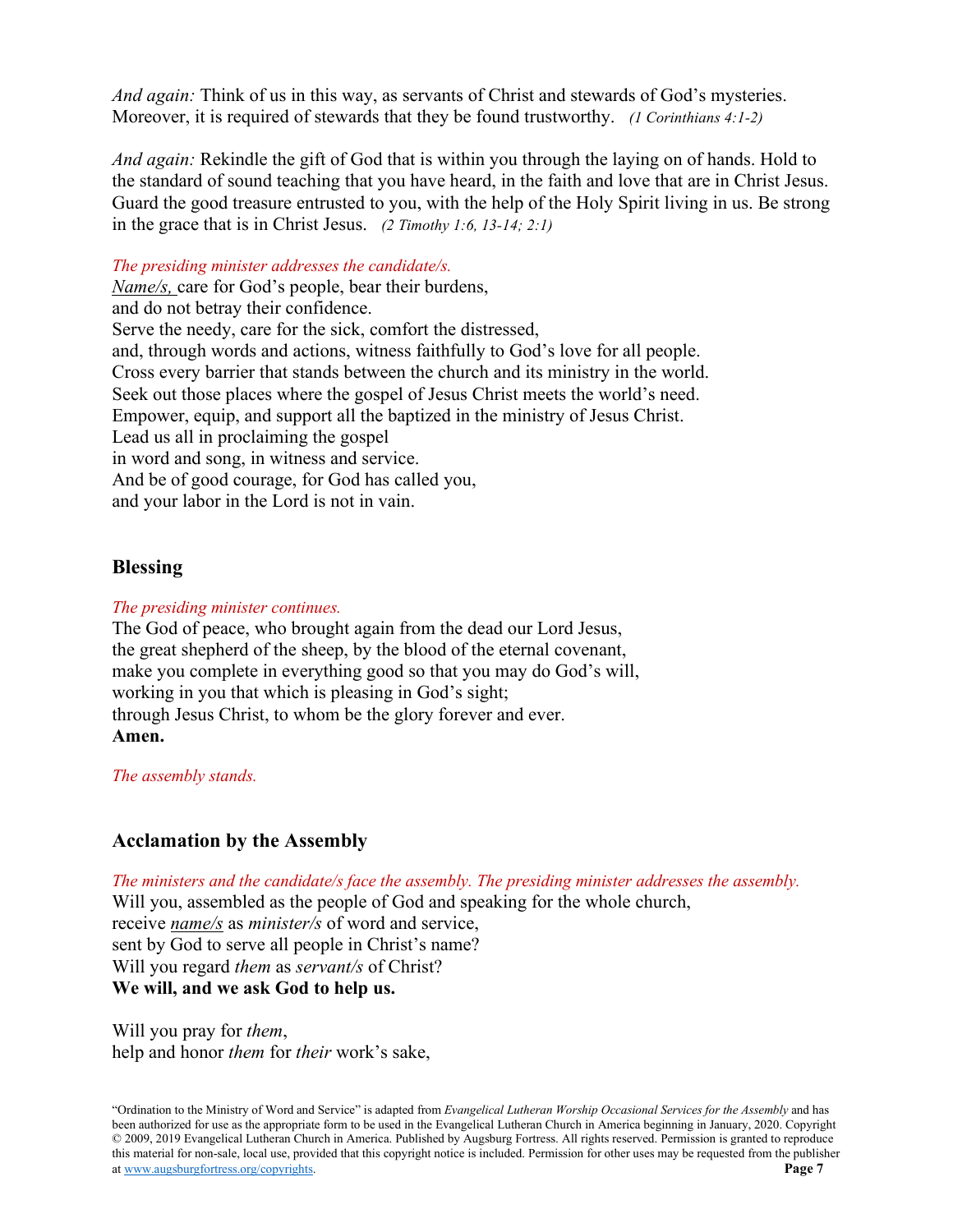and in all things strive to live together in the peace and unity of Christ? **We will, and we ask God to help us.**

*The presiding minister presents each of the newly ordained to the assembly.*

Let it be acclaimed that *name* is a called and ordained minister of word and service in the church of Christ. *Name* has Christ's authority to witness to the gospel and to serve with boldness as together we bear God's creative and redeeming love to all the world. **Amen. Thanks be to God.**

*After all the newly ordained ministers of word and service have been presented, the assembly may offer acclamation with applause.*

### **Peace**

*The presiding minister and the assembly greet each other in the peace of the risen Christ.* The peace of Christ be with you always. And also with you.

*The people may greet one another with a sign of Christ's peace, and may say Peace be with you or similar words.*

*All return to their places. The assembly is seated. The service continues with the offering.*

### NOTES ON THE SERVICE

When scheduling a liturgy of ordination to the ministry of word and service, the rhythms and emphases of the church year should be taken into account. For example, because of their solemn character, the days from the Sunday of the Passion through Easter Day are best avoided as days for such a service.

Other days on the church's calendar lend themselves well to the ordination of ministers of word and service. Commemorations such as the following may be suitable: January 2 (Johann Konrad Wilhelm Loehe), January 27 (Lydia, Dorcas, and Phoebe), February 25 (Elizabeth Fedde), April 29 (Catherine of Siena), August 10 (Lawrence), July 28 (Johann Sebastian Bach, Heinrich Schütz, George Frederick Handel), August 13 (Florence Nightingale and Clara Maass), October 4 (Theodor Fliedner), December 26 (Stephen).

The service of ordination may take place in a congregation, or at a synod assembly, or in another setting where an assembly may gather, as deemed appropriate by the bishop.

The bishop of the synod in which candidate/s have accepted calls normally presides at the ordination of the candidate/s. If unable to be present, the bishop authorizes another bishop of this church to preside. It is desirable that one person (the bishop) preside during the service. When the service takes place in a congregation, circumstances may suggest that the congregation's pastor preside at the meal of holy communion; the bishop may resume presiding again at the sending.

Ordination is a service of the whole church, not merely of the local congregation or of the assembly that gathers. Through a note in the worship aid or by another appropriate means, the assembly may be advised that they are speaking on behalf of the whole church when receiving candidates into the ministry of word and service.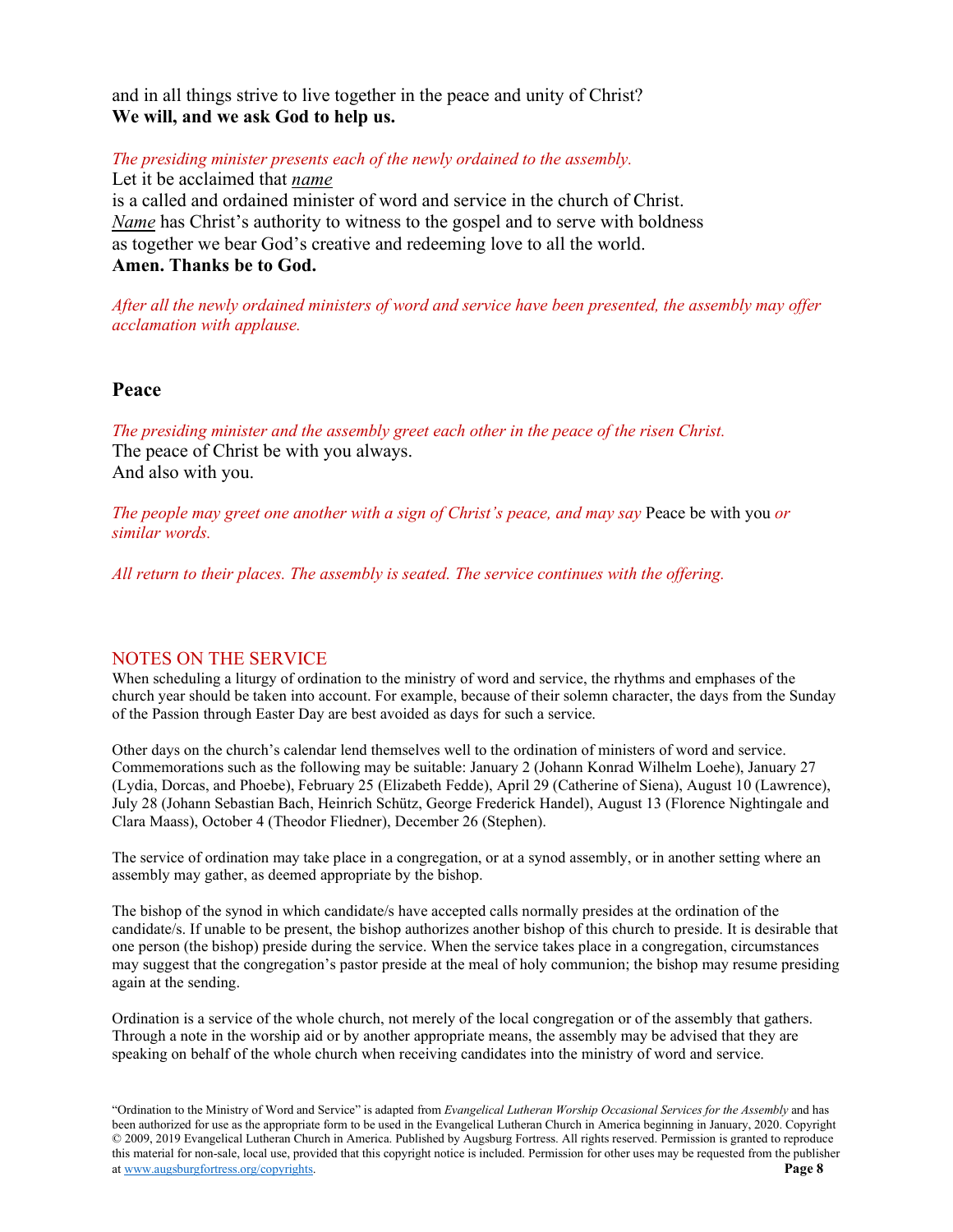As a sign of the community of ministers of word and service, effort should be made to include other ministers of word and service in leadership roles within the liturgy. Reading the gospel, leading the prayers of intercession, distributing the bread or cup at communion, and other assisting minister roles are appropriate options.

The complete name of the candidate is used at the presentation and again at the acclamation. At other places in the service, the first or given name (without surname) is appropriate.

#### **Preparation**

Each candidate is appropriately vested in an alb, a symbol of being clothed with Christ in baptism. Until presented, the candidate/s may be seated with the congregation.

During the service, each candidate may kneel during the thanksgiving. When there is more than one candidate, it may be preferable to provide one centrally located place for kneeling. After each candidate receives the laying on of hands, the candidate moves aside and the next candidate kneels at the same place.

#### **Presentation**

At the close of the hymn of the day, the candidate/s and presenter/s come to a place in front of the presiding minister.

Each candidate may be presented by a different presenter, or all candidates may be presented by one presenter. Examples of those who may serve as presenters include a sponsoring pastor or deacon; an officer of the congregation in which the ordination takes place; a representative of the synod; a representative of the calling congregation. At a synod assembly, the secretary of the synod may present all candidates.

The words of presentation may be altered to fit the circumstances of the authorization and the call.

#### **Address and Questions**

After the presiding minister begins the address, other ministers may address the candidate/s with one or more scripture passages, or the presiding minister may say the entire address.

When more than one candidate is ordained, the presiding minister addresses the questions to all the candidates, and each candidate answers in turn.

#### **Prayers of Intercession**

Within the petition that provides for including the names of bishops, it is appropriate to use the first or given name (without surname) of the presiding bishop and of the bishop of the synod.

Intercessions may be included for the spouse/family of the candidate/s and for any special concerns related to the day.

#### **Thanksgiving**

The assembly may be seated if there is a large number of candidates or if the circumstances otherwise suggest.

The bishop presiding at the ordination lays both hands on the candidate's head. To make this possible, an assisting minister holds printed service materials. The bishop may invite other ministers to participate in the laying on of hands, placing one hand on the candidate. They may gather near the candidate during the preceding hymn of invocation. If the number of participating ministers is large, the bishop may select a reasonable number to function on behalf of all.

The laying on of hands is accompanied first by silent prayer. Then the thanksgiving is prayed, and the laying on of hands continues throughout the prayer. It is appropriate to use the first or given name (without surname) of the candidate.

#### **Giving of a Stole**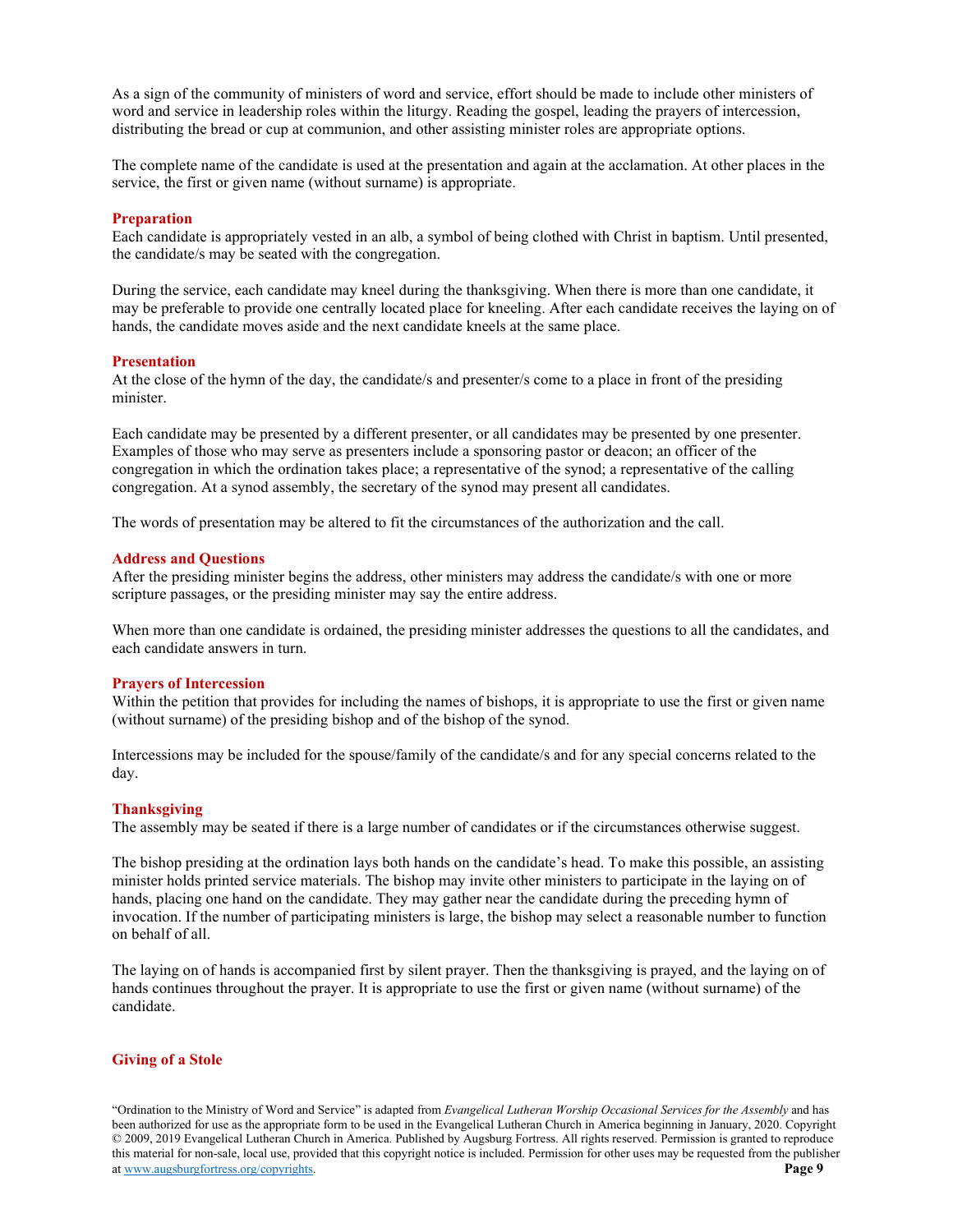When several persons are ordained, their respective sponsors or presenters may be holding the stoles, and each may place the stole over the candidate's shoulder during the presiding minister's address. Alternatively, the presiding minister or another minister may place the stoles.

The deacon's stole, worn from one shoulder diagonally across a person's body, is an ancient symbol of the office of word and service and is given as the principal symbol of this ministry in the Evangelical Lutheran Church in America.

The cross insignia designated for use as a symbol of this ministry in the Evangelical Lutheran Church in America may also be given within the service. The following may be said:

Receive and wear this cross as a sign of your calling to serve Christ and his people. Confess your faith in the risen Christ, and bear in your heart the love of Christ who died on the cross for you.

Other symbols of the ministry of word and service may reflect a particular focus of the deacon's call and vocation, such as a vessel containing oil, a Bible, or the book of liturgy and song. The following may be said as the item is given:

Receive this \_\_\_\_\_\_\_\_\_\_ as a sign of your calling to the ministry of word and service.

When a towel and basin are given, the following may be said.

Receive this towel and basin as a sign that you are to serve as Christ served, humbling himself and taking the form of a servant. Remember the words of Jesus: "If I, your Lord and Teacher, have washed your feet, you also ought to wash one another's feet. For I have set you an example; that you should do as I have done to you. Very truly, I tell you, servants are not greater than their master, nor are messengers greater than the one who sent them. If you know these things, you are blessed if you do them." *(John 13:14-17)*

#### **Charge**

The presiding minister and other ministers may address the candidate/s with the scripture passages, or the presiding minister may say them all.

#### **Acclamation**

After the assembly acclaims the candidate/s by responding to the two questions, the declaration beginning "Let it be acclaimed that name is a called and ordained minister of word and service . . ." is repeated for each candidate. After all the newly ordained have been presented, the assembly may conclude the acclamation with applause.

#### **Peace**

The presiding minister begins the greeting of peace. As the service continues, the newly ordained minister/s of word and service may serve in the distribution of bread or cup at communion.

#### **PROPERS**

When ordination is set within the primary service of the congregation on a Sunday or festival, the propers for that Sunday or festival are normally used. The prayer of the day for ordination may be said following the prayer of the day appointed for the Sunday or festival.

When ordination is scheduled as a part of a special service, apart from the primary service of the congregation, propers may be selected from those listed below.

#### **Prayer of the Day**

O God, through the ages you have called from among your people those who will carry out the ministry of word and service in the church. Let your blessing rest now on all who answer that call. Grant that *name/s*, now to be ordained to this ministry, may carry out the ministry of word and service faithfully in the power of your Spirit. Give them understanding of the gospel, sincerity of purpose, diligence in ministry, and the beauty of life in Christ, that many people will be served and your name be glorified; through your Son, Jesus Christ, our Savior and Lord.

#### **Readings and Psalms**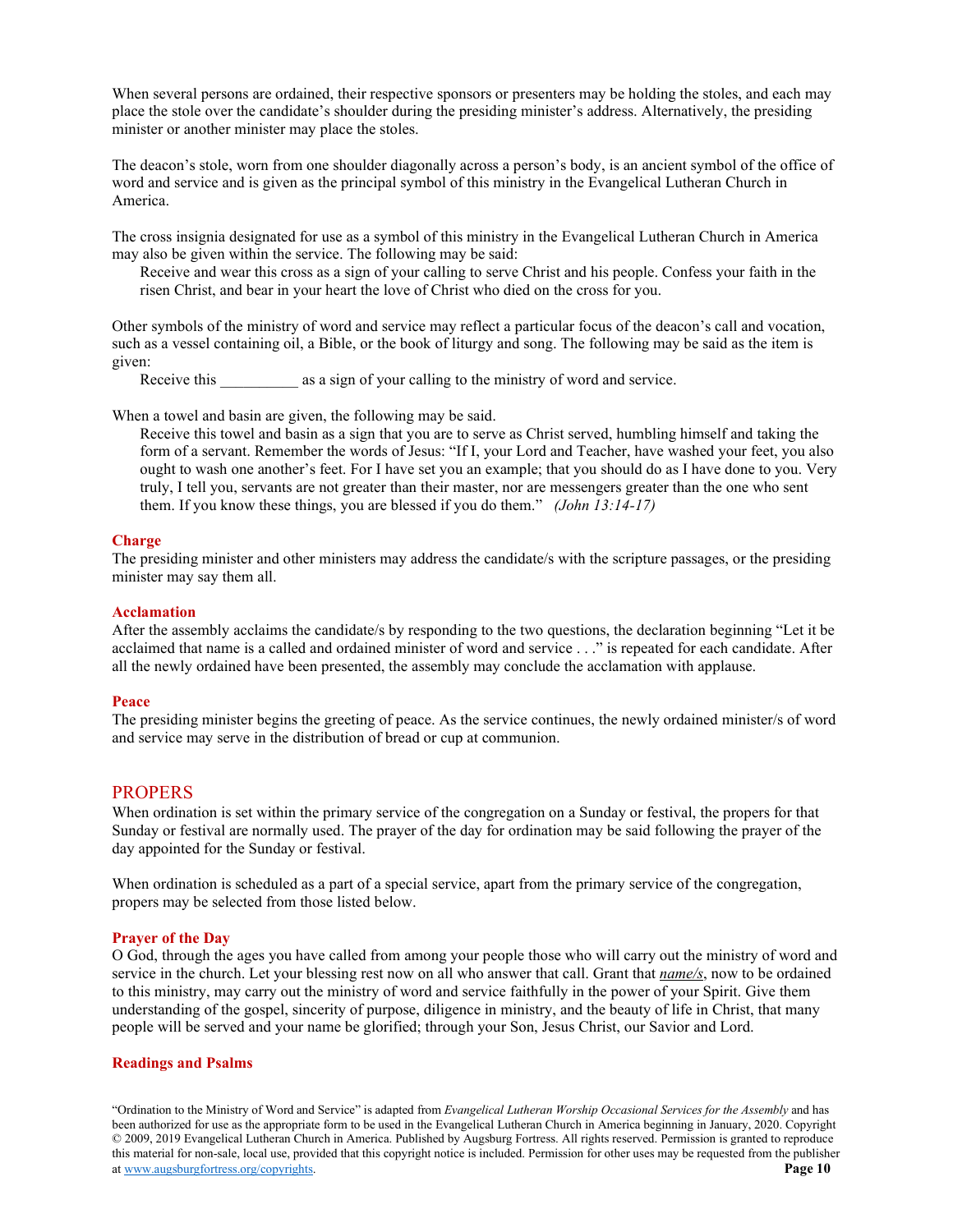Ruth 1:1-19a *The faithfulness of Ruth* Isaiah 12:2-6 *God is my salvation; sing for joy* Isaiah 43:8-13 *You are my witnesses, my servant whom I have chosen* Amos 5:14-15, 24 *Let justice roll down like waters* Micah 6:6-8 *Do justice, love kindness, walk humbly with God* Habakkuk 2:1-4 *The righteous live by their faith* Psalm 20 *We rely on the name of the Lord our God. (Ps. 20:7)* Psalm 40:1-11 *I love to do your will, O my God. (Ps. 40:8)* Psalm 67 *Let all the peoples praise you, O God. (Ps. 67:3)* Psalm 84 *My heart and my flesh rejoice in the living God. (Ps. 84:2)* Psalm 150 *Let everything that has breath praise the Lord. (Ps. 150:6)* Acts 6:2-7 *Seven are chosen to serve* Romans 12:1-8 *Gifts that differ according to the grace given to us* 1 Corinthians 1:3-9 *God will strengthen you; God is faithful* 1 Corinthians 12:4-13 *Varieties of gifts, but the same Spirit* 1 Corinthians 13:1-7 *Nothing gained without love* 2 Corinthians 4:1-6 *By God's mercy we are engaged in ministry* 2 Corinthians 5:14-20 *The love of Christ urges us on* Galatians 5:14, 22-25 *The fruit of the Spirit* Ephesians 4:1-16 *Each of us given grace according to the measure of Christ's gift* Philippians 2:5-13 *God is at work in you* Colossians 3:12-17 *Love binds everything together in perfect harmony* Hebrews 6:10-12 *The full assurance of hope* 1 Peter 4:8-11 *Serve with the strength God supplies* Matthew 5:1-11 *The Beatitudes*

Matthew 20:20-28 *The Son of Man came not to be served but to serve* Matthew 25:31-40 *As you did it to one of the least, you did it to me* Luke 12:35-38 *Blessed are those whom the master serves* Luke 22:24-30 *I am among you as one who serves* John 13:12-17 *Wash one another's feet* John 15:1-8 *I am the vine, you are the branches*

#### **Gospel Acclamation**

Alleluia. Let your light shine before others,\* that they may see your good works and give glory to your Fa- <sup>|</sup> ther in heaven. Alleluia. (Matt. 5:16)

### *Or, during Lent:*

May I never boast of  $|$  anything  $*$ except the cross of our Lord  $\vert$  Jesus Christ. (Gal. 6:14)

#### *Other gospel acclamation texts that may be used:*

John, Apostle and Evangelist; Conversion of Paul; Holy Cross Day; Matthew, Apostle and Evangelist; Reformation Day; Lent 3, year B; Lent 5, year C; The Holy Trinity; Lectionary 16, year A.

#### **Hymns**

- 358 Great God, Your Love Has Called Us
- 400 God of Tempest, God of Whirlwind
- 401 Gracious Spirit, Heed Our Pleading
- 406 Veni Sancte Spiritus
- 407 O Living Breath of God/ Soplo de Dios viviente
- 551 The Spirit Sends Us Forth to Serve
- 576 We All Are One in Mission